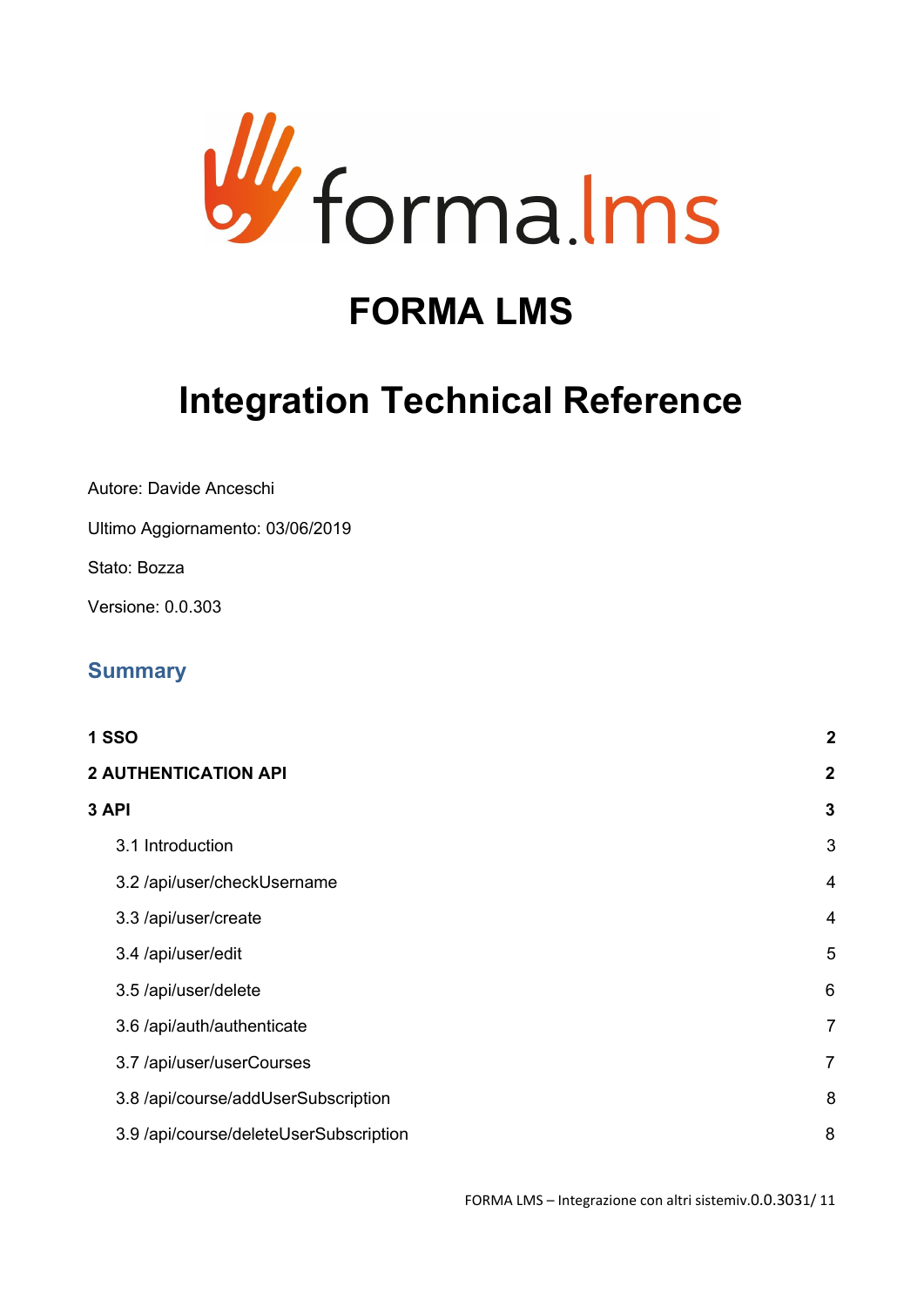3.10 [/api/course/getCertificateByUser](#page-8-0) [9](#page-8-0) 3.11 [/api/course/getCertificateByCourse](#page-9-0) [10](#page-9-0)

# <span id="page-1-0"></span>**1 SSO**

Forma is able to support Single Sign-On and Single-Login functions with 3rd party systems even through an ad-hoc methods.

Forma validates a user's credential based on a pre-calculated token (hash) that is sent at the time of the passage from the external application to Forma.

The information contained in the token guarantees the validity and authenticity of the authentication request. If the check is positive, the user is transparently authenticated on the Forma system as well

The parameters for token generation are:

- Forma username
- time
- secret code

The secret code is an alphanumeric string whose content is pre-agreed between the applications involved in the interaction

The token creation is done through the following function:

token = hash md5 ( username , time, secret code );

The rules to pass the Parameters to the function are the following:

- The time parameter is: yyyymmddhhmmss
- The username used to create the hash must be in lowercase

# <span id="page-1-1"></span>**2 AUTHENTICATION API**

This is the authentication procedure for Forma REST API.

The system is based on a pair of keys called: key and secret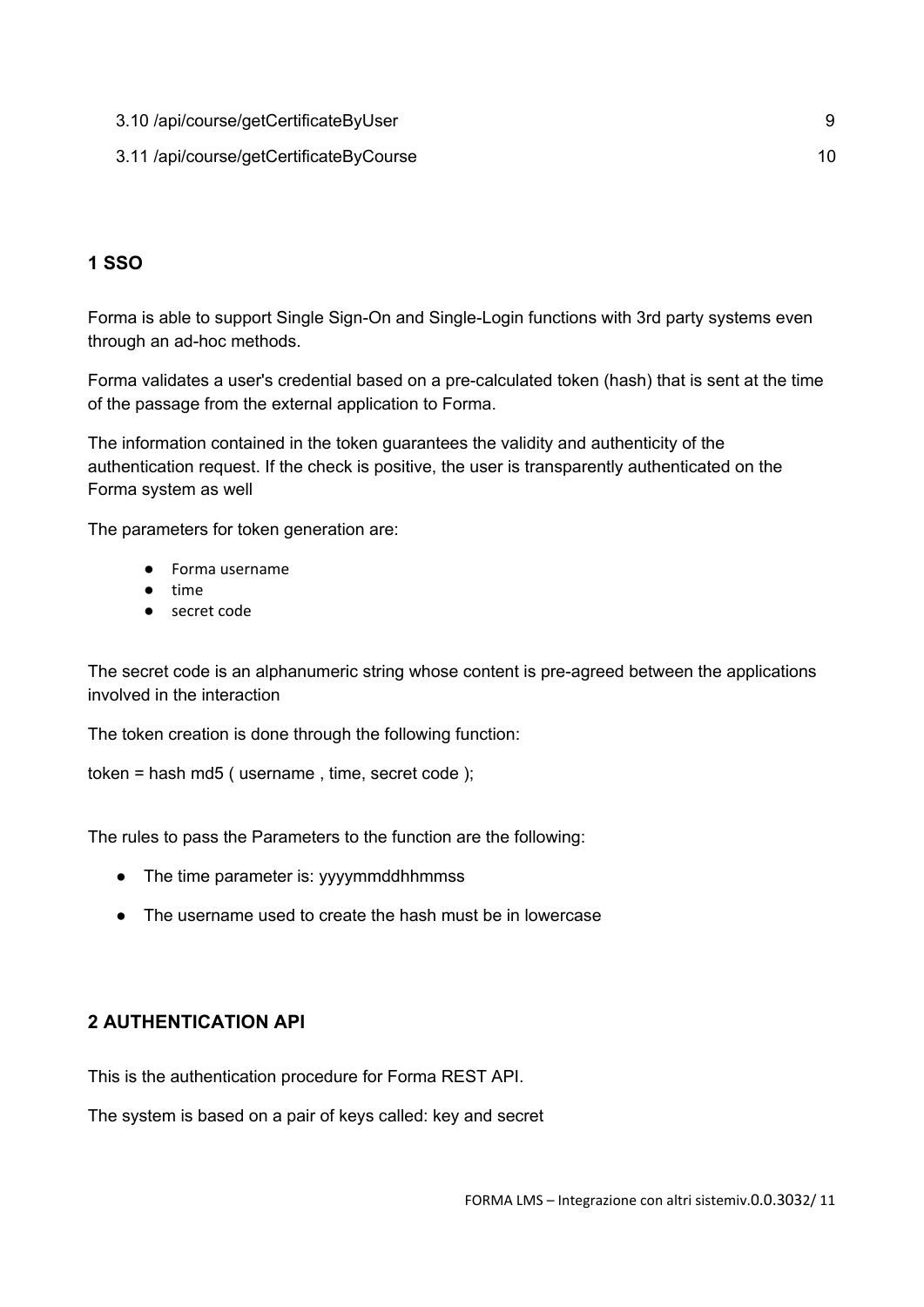The "key" one will be (clearly) exchanged among the systems, while the "secret" will be used to create the concatenation parameter. The call will be executed as described, but in its header must be added the X-Authorization parameter as follows:

X-Authorization: FormaLMS <code>

To obtain the "<code>" value (that must be concatenated after the "FormaLMS" string) it is requested to proceed as follows:

- create sha1 encoding of this concatenation: post values in the list and separated by comma, the comma itself, the secret key ("secret")
- generate the "<code>" through a base64 encoding of the "key" concatenation and with the ":" element, plus the token previously generated.

## **EXAMPLE**

\$codice\_sha1 = strtolower(sha1(implode(',', \$params) . ',' . \$secret)); \$codice = base64\_encode(\$key . ':' . \$codice\_sha1);

additional header row for post call:

'X-Authorization: FormaLMS '. \$codice

# <span id="page-2-0"></span>**3 API**

# <span id="page-2-1"></span>**3.1 Introduction**

## **Summary**

| Area                     | <b>Name</b>                        | <b>Description</b> |
|--------------------------|------------------------------------|--------------------|
| User                     | /api/user/checkUsername            |                    |
|                          | /api/user/create                   |                    |
|                          | /api/user/edit                     |                    |
|                          | /api/user/delete                   |                    |
| Authentication           | /api/auth/authenticate             |                    |
| User course subscription | /api/user/userCourses              |                    |
|                          | /api/course/addUserSubscription    |                    |
|                          | /api/course/deleteUserSubscription |                    |

#### **PARAMETERS**

| <b>Name</b>   | vne    | <b>Description</b>     |
|---------------|--------|------------------------|
| <b>Userid</b> | Strino | user userid (username) |

## **EXAMPLE**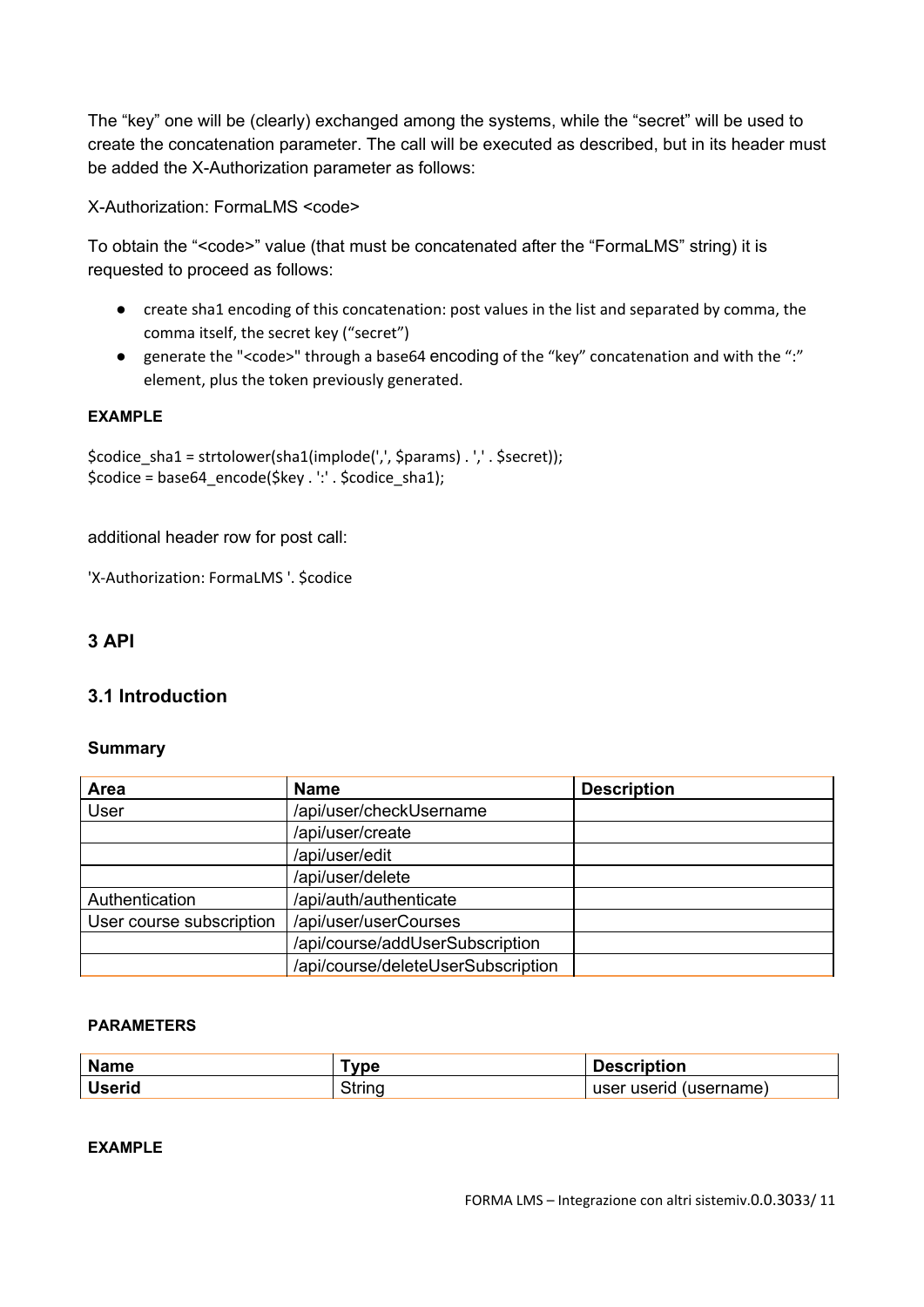curl --header "application/x-www-form-urlencoded" --data "idst=12345&userid=lotta&firstname=Name&lastname=cogName&password=S3gr3t0&email=post a.ele@it" http://localhost/forma/api/user/create/

# *Input*

idst=12345&course\_id=67890

# *Output*

<XMLoutput> <success>true</success> <idst>67890</idst> </XMLoutput>

<?xml version="1.0" encoding="UTF-8"?><XMLoutput><error>User not found</error></XMLoutput>

# <span id="page-3-0"></span>**3.2 /api/user/checkUsername**

Return a list of users; if "count" parameters is not specified, all records will be returned

## **PARAMETERS**

| <b>Name</b> | ™vpe   | <b>Description</b>     |
|-------------|--------|------------------------|
| userid      | Strino | user userid (username) |

## **EXAMPLE**

#### *Input*

userid=Nomeutente

## *Output*

<success>true</success> <idst>12345</idst>

## <span id="page-3-1"></span>**3.3 /api/user/create**

Create a new user through the API system; returns the idst of the new user.

| <b>PARAMETERS</b> |        |                            |  |  |
|-------------------|--------|----------------------------|--|--|
| <b>Name</b>       | Гуре   | <b>Description</b>         |  |  |
| <b>Userid</b>     | string | user userid (username)     |  |  |
| firstname         | string |                            |  |  |
| lastname          | string |                            |  |  |
| password          | string |                            |  |  |
| email             | string |                            |  |  |
| role              | string | $=$ administrator<br>admin |  |  |

#### FORMA LMS – Integrazione con altri sistemiv.0.0.3034/ 11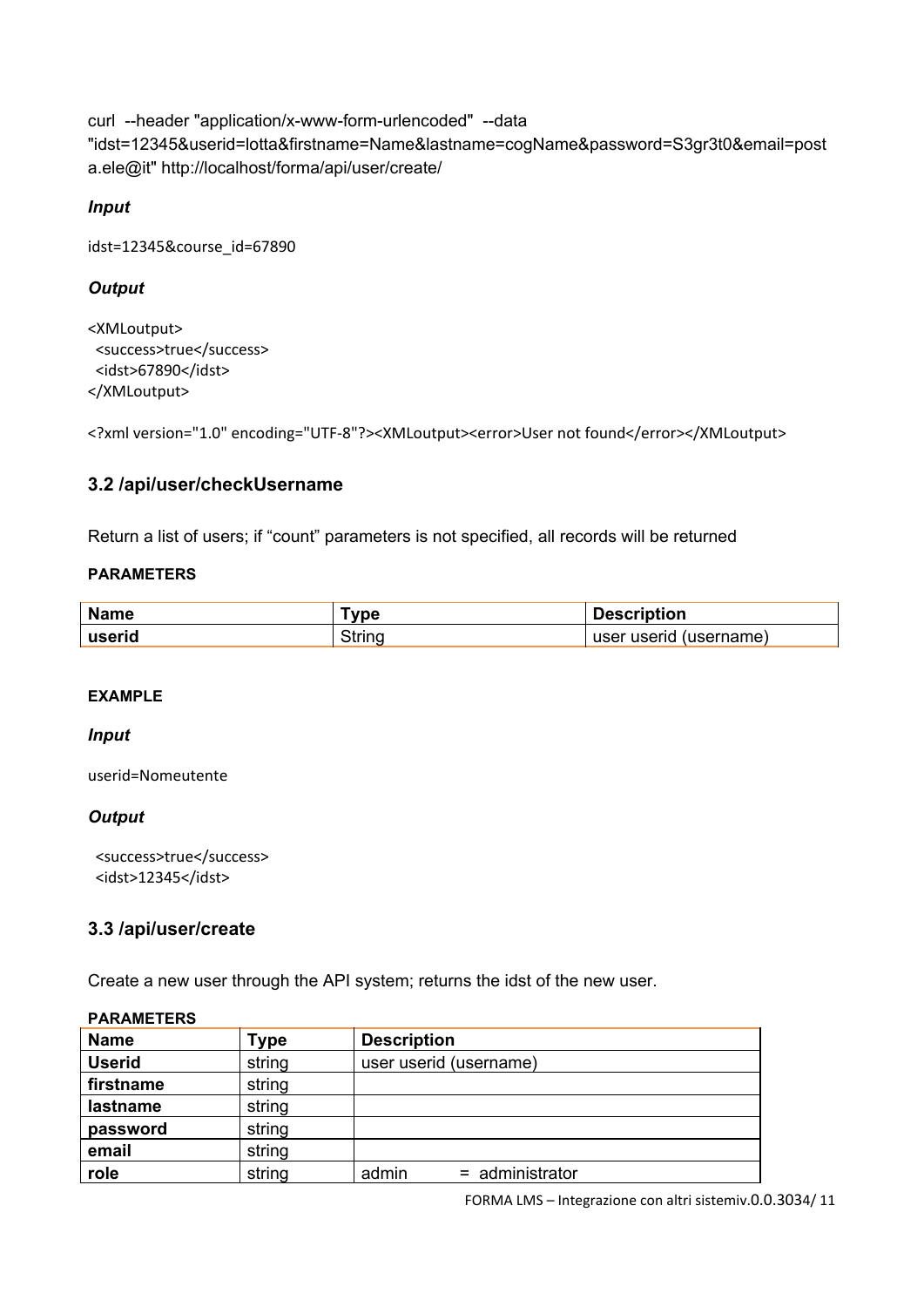|              |         | pubadmin = publicadmin                                                                                                                             |  |
|--------------|---------|----------------------------------------------------------------------------------------------------------------------------------------------------|--|
|              |         | $=$ user<br>user                                                                                                                                   |  |
| valid        | integer | 0: suspended user; 1: active user                                                                                                                  |  |
| orgchart     | string  | orgchart node: path of the node for adding the user;<br>if null or empty string, the user is added to root<br>node. Accepts both node name or code |  |
| force_change | integer | force password change on login (0,1)                                                                                                               |  |
| customfields | array   | each array's key is the ID of the custom field. For                                                                                                |  |
|              |         | each ID key add the custom value                                                                                                                   |  |

## **EXAMPLE**

#### *Input*

userid=Nameutente&firstname=mario&lastname=rossi&password=password&email=[mario.rossi@email.it](mailto:mario.rossi@email.it) &role=admin&valid=1

#### *Output*

```
<success>true</success>
<idst>12345</idst>
```
Example Array:

```
$user_array = array(
             'userid' => 'new_user01',
             'firstname' => 'Jonh',
             'lastname' => 'Reed',
             'password' => 'changeme',
             'email' => 'jr@testemail.com',
             'role' => "student",
             'orgchart' => '/firstlevel_node/',
             'valid' \Rightarrow 1,
             'force_change' => 1,
             '_customfields' => [
                         5 => 'custom field 1 value' ,
                         6 => 'custom field 2 value'
                         ]
             );
```
# <span id="page-4-0"></span>**3.4 /api/user/edit**

This function update a user through the api system.

## **Parameters**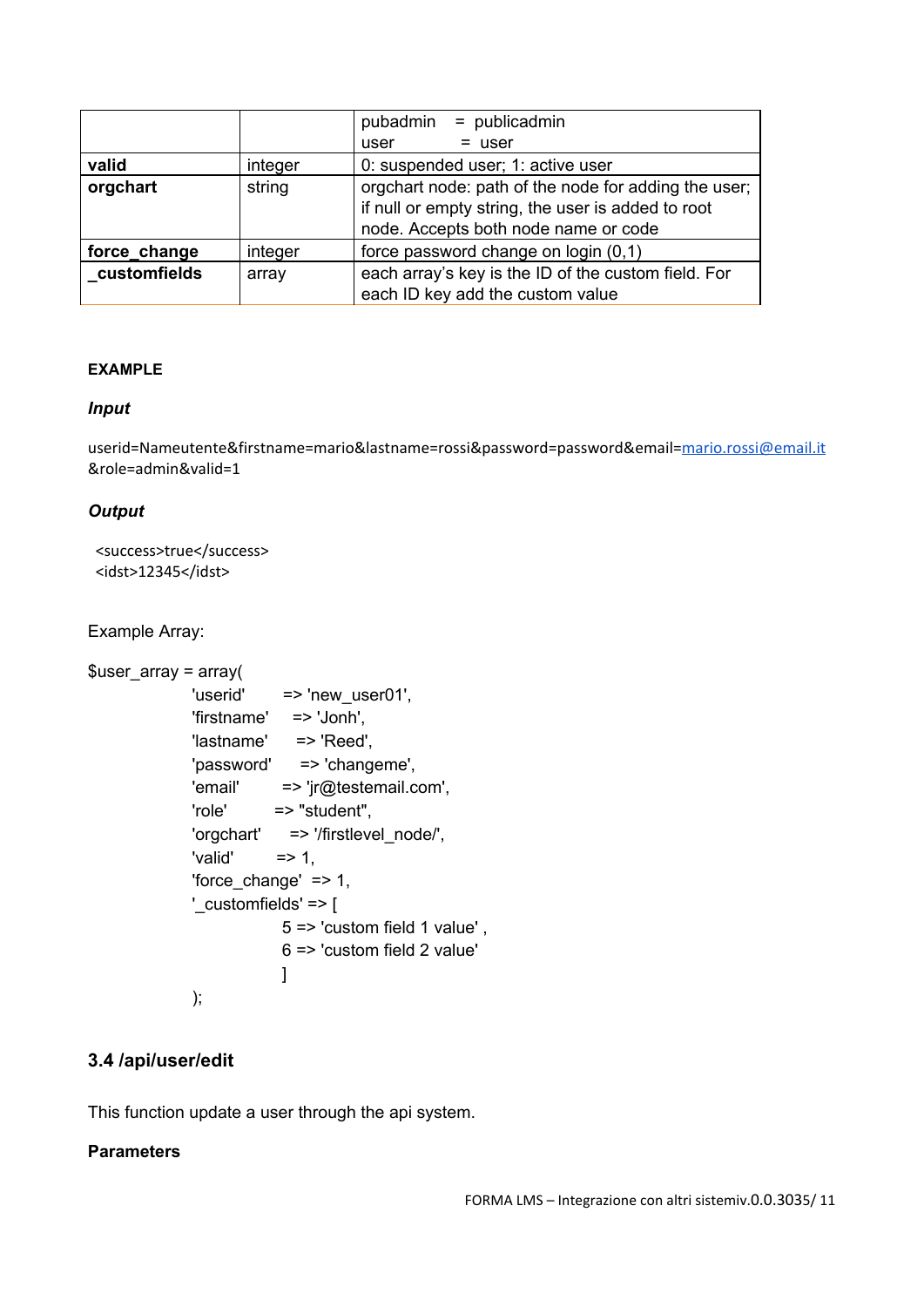| <b>Name</b>  | <b>Type</b> | <b>Description</b>                                                                      |
|--------------|-------------|-----------------------------------------------------------------------------------------|
| <b>Idst</b>  | integer     | numeric user id                                                                         |
| userid       | string      | user userid (username)                                                                  |
| firstname    | string      |                                                                                         |
| lastname     | string      |                                                                                         |
| password     | string      |                                                                                         |
| email        | String      |                                                                                         |
| valid        | integer     | $0 =$ suspended / 1 = active                                                            |
| customfields | array       | each array's key is the ID of the custom field. For each ID key<br>add the custom value |

## **EXAMPLE**

## *Input*

idst=12345&userid=Nameutente&firstname=mario&lastname=rossi&password=password&email[=mario.ro](mailto:mario.rossi@email.it) [ssi@email.it](mailto:mario.rossi@email.it)&valid=1

#### *Output*

<success>true</success>

# <span id="page-5-0"></span>**3.5 /api/user/delete**

Delete a user trough the api system

## **PARAMETERS:**

| <b>Name</b> | <b>vpe</b> | iption |
|-------------|------------|--------|
| Idst        | . .<br>. . |        |

## **EXAMPLE**

## *Input*

idst=12345

# *Output*

<success>true</success> <message>User #12345 has been deleted.</message>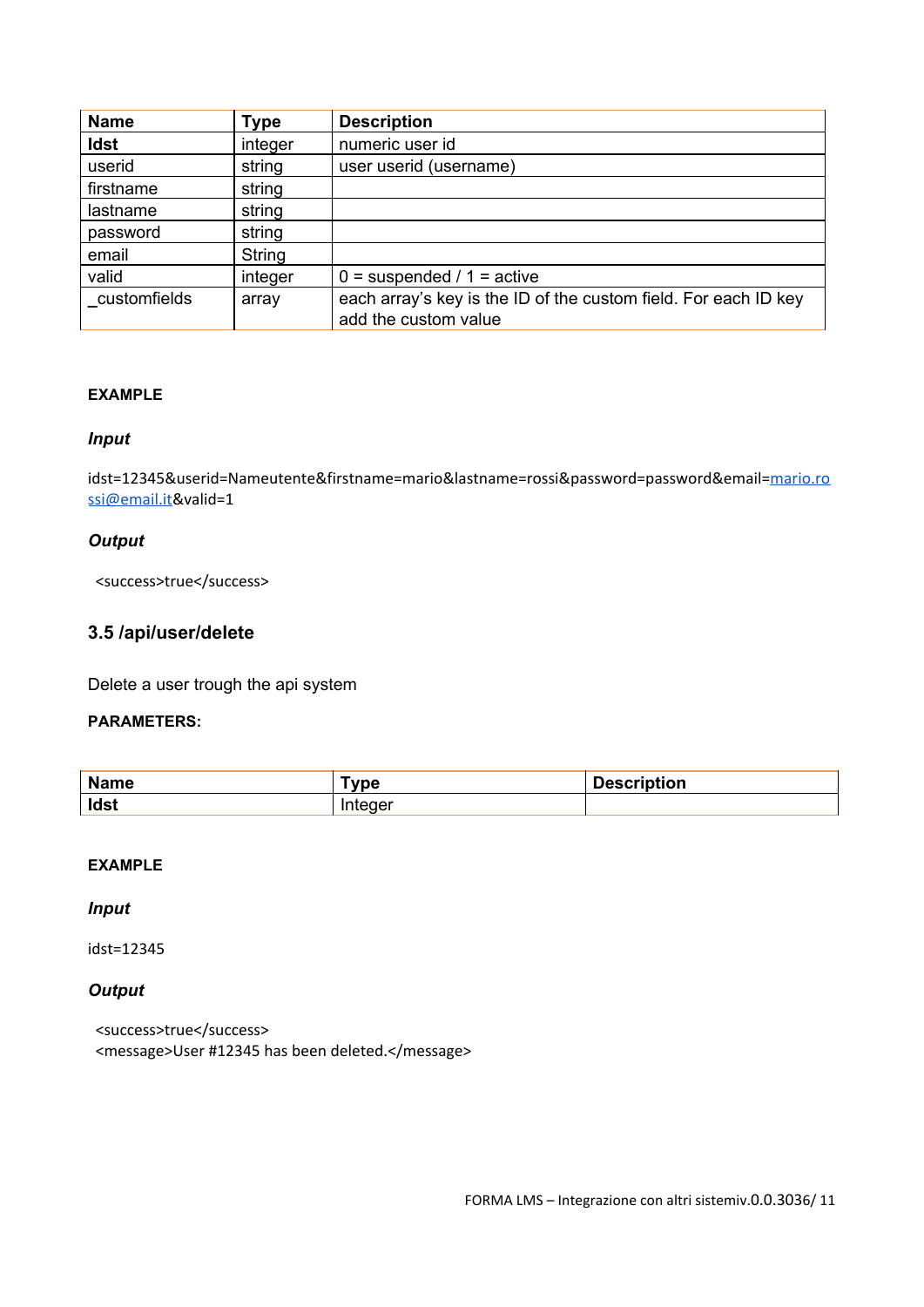# <span id="page-6-0"></span>**3.6 /api/auth/authenticate**

Check if valid username and password are provided and returns the authentication token required for single sign on.

## **PARAMETERS**

| <b>Name</b> | $\mathsf{Type}$ | <b>Description</b> |
|-------------|-----------------|--------------------|
| username    | string          |                    |
| password    | string          |                    |

#### **EXAMPLE**

#### *Input*

username=admin&password=password

#### *Output*

<success>true</success> <message>You are authenticated.</message> <token>string</token> <expire\_at>date</expire\_at>

## <span id="page-6-1"></span>**3.7 /api/user/userCourses**

Return the list of courses user is subscribed to

#### **PARAMETERS**

| <b>Name</b> | <b>vpe</b> | <b>Description</b> |
|-------------|------------|--------------------|
| idst        | integer    | numeric user id    |

## **EXAMPLE**

#### *Input*

idst=12345&course\_id=67890

#### *Output*

```
<success>true</success>
<element>
<course_info>
  <course_id>12345</course_id>
  <course_name>string</course_name>
  <course_description>string</course_description>
  <course_link>string</course_link>
  <user_status>string</user_status>
```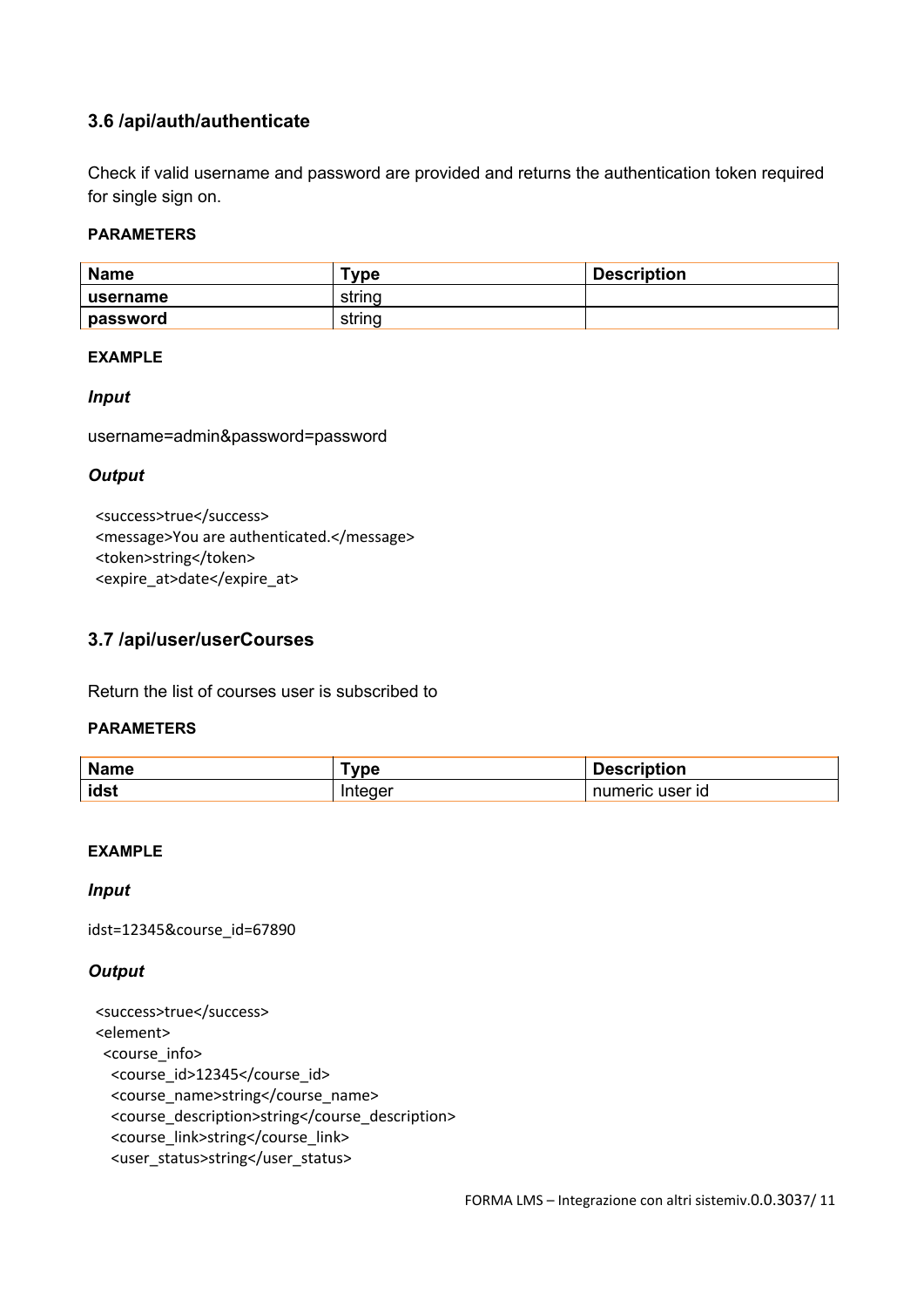</course\_info> </element> </XMLoutput>

# <span id="page-7-0"></span>**3.8 /api/course/addUserSubscription**

Subscribe a user to a course, edition or classroom.

#### **PARAMETERS:**

| <b>Name</b> | <b>Type</b> | <b>Description</b>                                                          | <b>Optional (default)</b> |
|-------------|-------------|-----------------------------------------------------------------------------|---------------------------|
| <b>Idst</b> | integer     | numeric user id                                                             |                           |
| course_id   | integer     |                                                                             |                           |
| user_level  | string      | administrator<br>instructor<br>mentor<br>tutor<br>student<br>ghost<br>guest | student                   |

#### **EXAMPLE**

#### *Input*

idst=12345&course\_id=67890&user\_level=student

#### *Output*

<success>true</success> <message>User has been subscribed to the course</message>

# <span id="page-7-1"></span>**3.9 /api/course/deleteUserSubscription**

Delete user subscription form a course, edition or classroom.

#### **PARAMETERS**

| <b>Name</b>   | ™vpe    | <b>Description</b> |
|---------------|---------|--------------------|
| <b>Idst</b>   | integer | numeric user id    |
| course<br>-id | integer |                    |

#### **EXAMPLE**

#### *Input*

idst=12345&course\_id=67890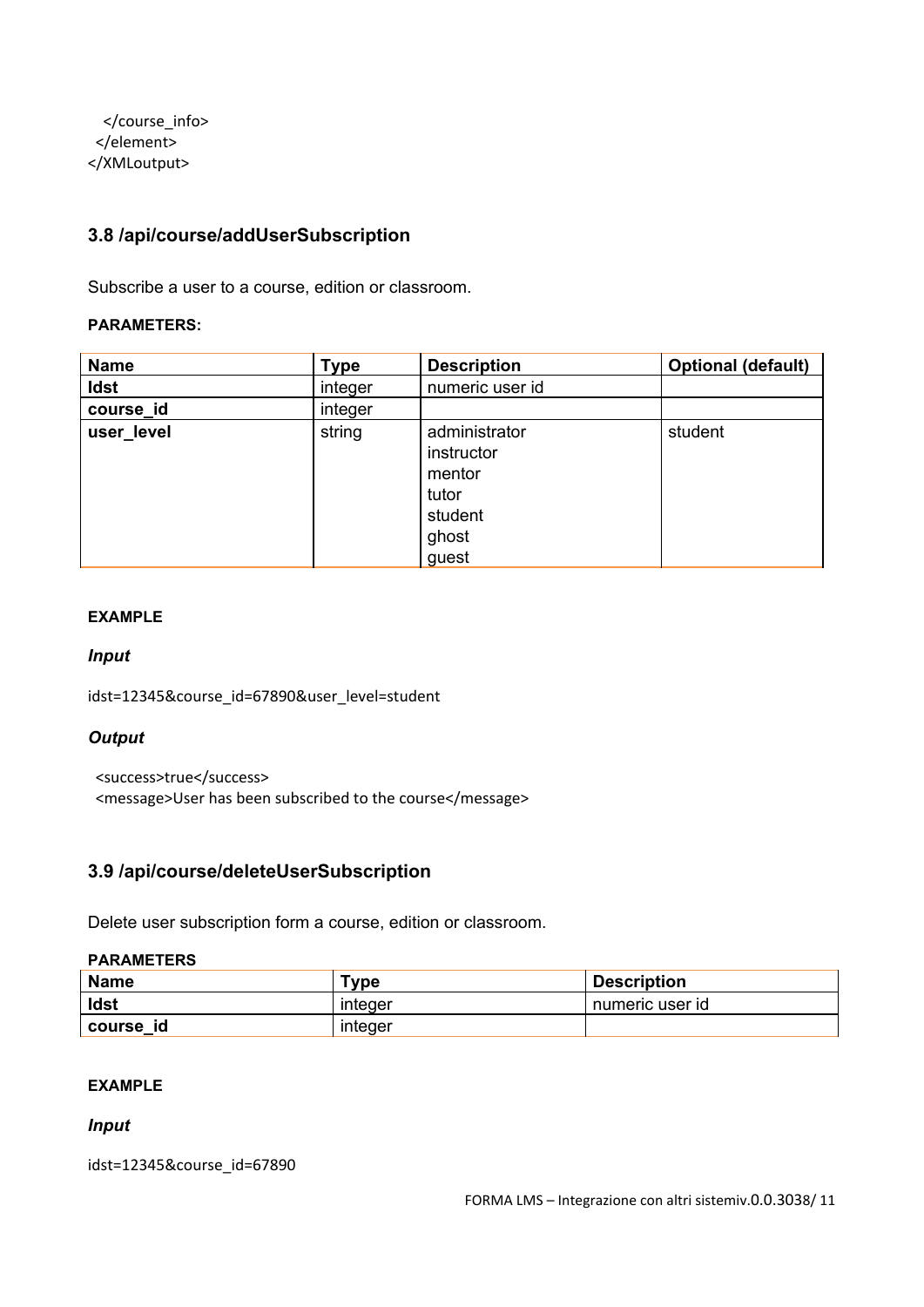# *Output*

<success>true</success> <message>User has been removed from the course</message>

# <span id="page-8-0"></span>**3.10 /api/course/getCertificateByUser**

Get user's certificates by username and optional field id course

#### **PARAMETERS**

| <b>Name</b> | <b>Type</b> | <b>Description</b> |
|-------------|-------------|--------------------|
| username    | string      | Username of user   |
| course id   | integer     | Id course          |

#### **EXAMPLE**

## *Input*

username=user&course\_id=67890

## *Output*

```
<XMLoutput>
      <success>true</success>
      <idst>12605</idst>
      <firstname>string</firstname>
      <lastname>string</lastname>
      <userid>string</userid>
      <certificate_list>
            <element>
                        <course_id>67890</course_id>
                        <course_code>string</course_code>
                        <course_name>string</course_name>
                        <date generate>date</date generate>
                        <cert_file>string</cert_file>
                </element>
```
</certificate\_list>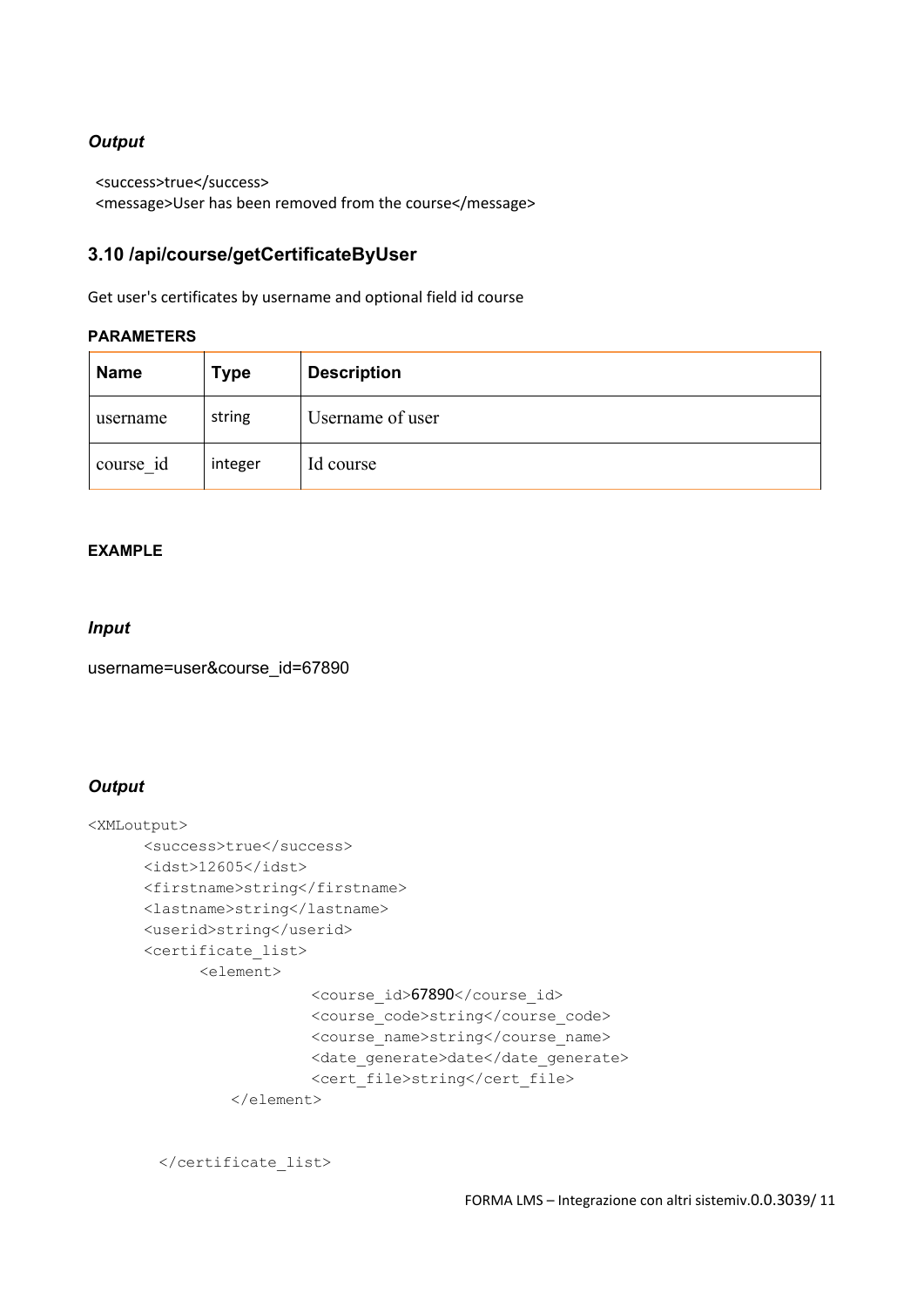</XMLoutput>

# <span id="page-9-0"></span>**3.11 /api/course/getCertificateByCourse**

Get course's certificates by id course and optional field username

# **PARAMETERS**

| <b>Name</b> | Type    | <b>Description</b> |
|-------------|---------|--------------------|
| username    | string  | Username of user   |
| course id   | integer | Id course          |

## **EXAMPLE**

#### *Input*

username=user&course\_id=67890

# *Output*

```
<XMLoutput>
      <success>true</success>
      <course_id>67890</course_id>
      <course_code>string</course_code>
      <course_name>string</course_name>
      <box_description>text</box_description>
      <certificate_list>
            <element>
                        <id_idst>12605</id_course>
                        <fistname>string</fistname>
                        <lastname>string</lastname>
                        <userid>string</userid>
                        <date_generate>date</date_generate>
                        <cert_file>string</cert_file>
                </element>
```

```
</certificate_list>
</XMLoutput>
```